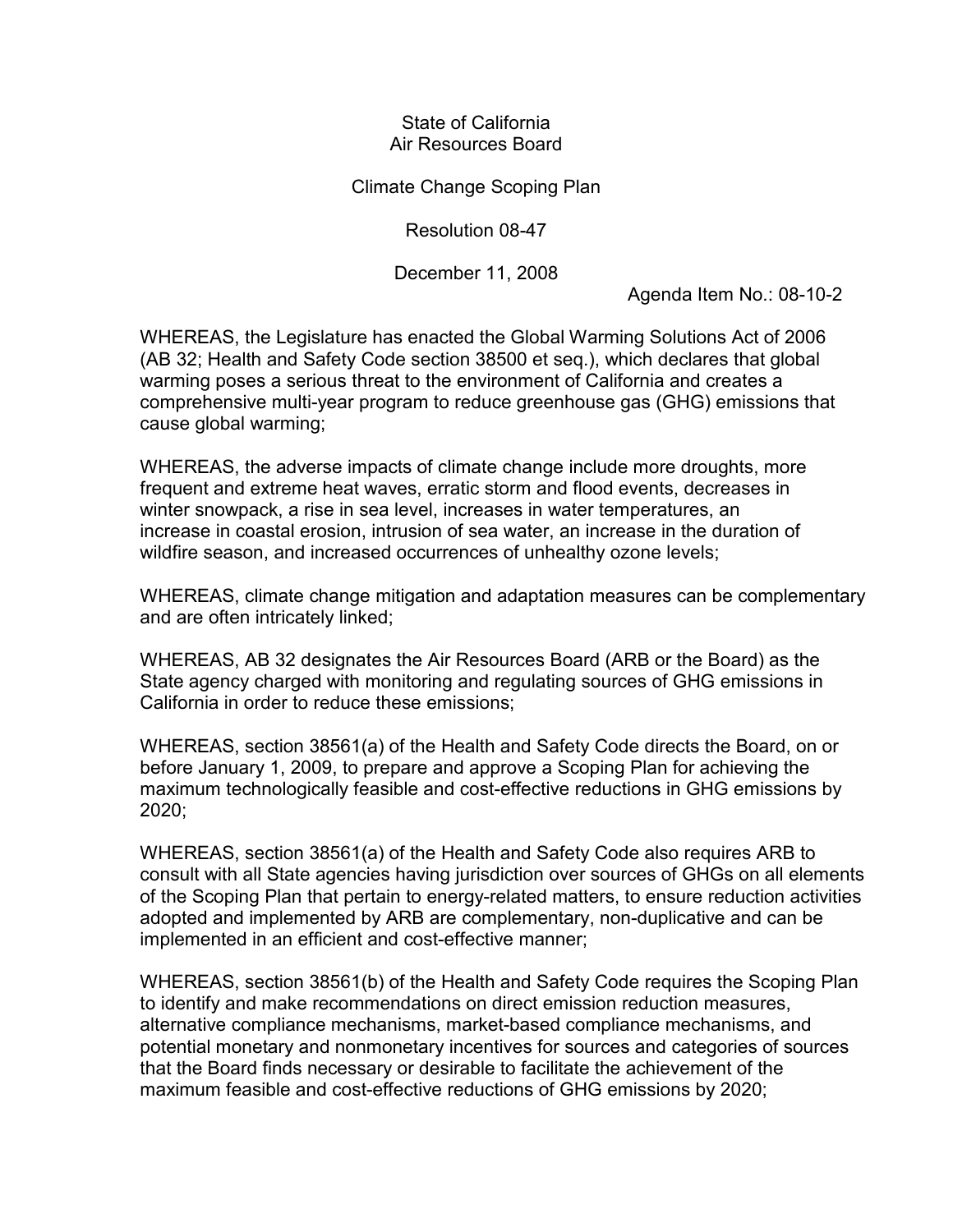WHEREAS, section 38561(c) of the Health and Safety Code requires ARB to consider all relevant information pertaining to greenhouse gas emissions reduction programs in other states, localities, and nations, including the northeastern states of the United States, Canada and the European Union in making the determinations required in Health and Safety Code section 38561(b);

WHEREAS, section 38561(d) of the Health and Safety Code requires ARB to evaluate the total potential costs and total potential economic and noneconomic benefits of the Scoping Plan to California's economy, environment, and public health, using the best available economic models, emissions estimation techniques, and other scientific methods;

WHEREAS, section 38561(e) of Health and Safety Code requires ARB, in developing its plan, to take into account the relative contribution of each source or source category to statewide GHG emissions, and the potential for adverse effects on small businesses, and to recommend a de minimis threshold of GHG emissions below which emission reduction requirements will not apply;

WHEREAS, section 38561(f) of the Health and Safety Code requires ARB, in developing its plan, to identify opportunities for emission reductions measures from all verifiable and enforceable voluntary actions, including, but not limited to, carbon sequestration projects and best management practices;

WHEREAS, section 38561(g) of the Health and Safety Code requires ARB to conduct a series of public workshops to give interested parties an opportunity to comment on the Scoping Plan, and that a portion of these workshops should take place in regions that have the most significant exposure to air pollution, including, but not limited to communities with minority populations, communities with low-income populations, or both;

WHEREAS, section 38652(b) of the Health and Safety Code requires ARB, in adopting greenhouse gas regulations, to the extent feasible and in furtherance of achieving the statewide greenhouse gas emissions limit, to design the regulations in a manner that is equitable and seeks to minimize costs and maximize the total benefits to California; ensure that activities taken to comply with the regulations do not disproportionately impact low-income communities; ensure that activities undertaken pursuant to the regulations complement efforts to achieve and maintain ambient air quality standards and to reduce toxic air contaminant emissions; consider the cost-effectiveness of the regulations; consider overall societal benefits; minimize administrative burden; and minimize leakage;

WHEREAS, section 38565 of the Health and Safety Code requires ARB to ensure that greenhouse gas emission reduction rules, regulations, programs, mechanisms and incentives under ARB's jurisdiction, where applicable and to the extent feasible, direct public and private investment toward the most disadvantaged communities in California;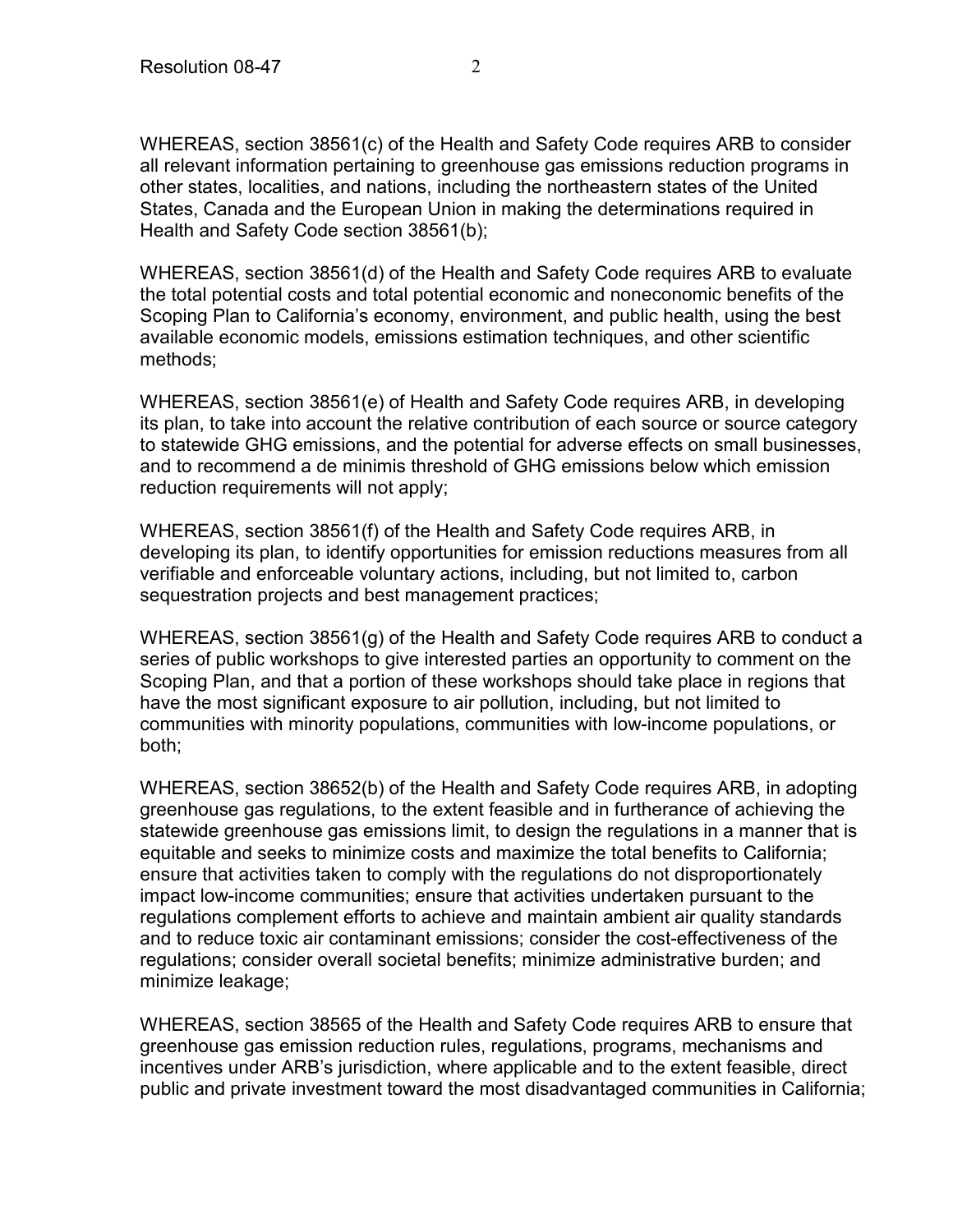WHEREAS, sections 39600 and 39601 of the Health and Safety Code authorize the ARB to adopt standards, rules and regulations and to do such acts as may be necessary for the proper execution of the powers and duties granted to and imposed upon the ARB by law;

WHEREAS, ARB has adopted and is implementing numerous programs to reduce criteria pollutants, diesel particulate, and air toxics emissions, including the 2007 State Implementation Plan, the Goods Movement Emissions Reduction Plan, and the Diesel Risk Reduction Plan;

WHEREAS, local air pollution control and air quality management districts are currently responsible for implementing many programs that regulate air pollution from stationary and area sources;

WHEREAS, the Board acknowledges the importance of ensuring adequate and reliable energy supplies while the State implements AB 32;

WHEREAS, in preparing the Proposed Scoping Plan, ARB staff considered advice and input from the Environmental Justice Advisory Committee and the Economic and Technology Advancement Advisory Committee;

WHEREAS, in June 2008 ARB staff prepared and circulated for public review a *Draft Climate Change Scoping Plan* (Draft Plan); staff then held three public workshops to discuss the Draft Plan, considered public comments received on the Draft Plan, and modified the Draft Plan in response to these comments;

WHEREAS, in October 2008 ARB staff prepared and circulated for public review a *Proposed Climate Change Scoping Plan*, in accordance with the requirements set forth in Health and Safety Code section 38561;

WHEREAS, the California Environmental Quality Act (CEQA) requires that no project which may have significant adverse environmental impacts may be adopted as originally proposed if feasible alternatives or mitigation measures are available to reduce or eliminate such impacts, unless specific overriding considerations are identified which outweigh the potential adverse consequences of any unmitigated impacts;

WHEREAS, CEQA allows public agencies to prepare a plan or other written documentation in lieu of an environmental impact report (i.e., a functional equivalent environmental document), once the Secretary of the Resources Agency has certified an agency's regulatory program pursuant to section 21080.5 of the Public Resources Code;

WHEREAS, pursuant to section 21080.5 of the Public Resources Code, the Secretary of the Resources Agency has certified that portion of ARB's regulatory program that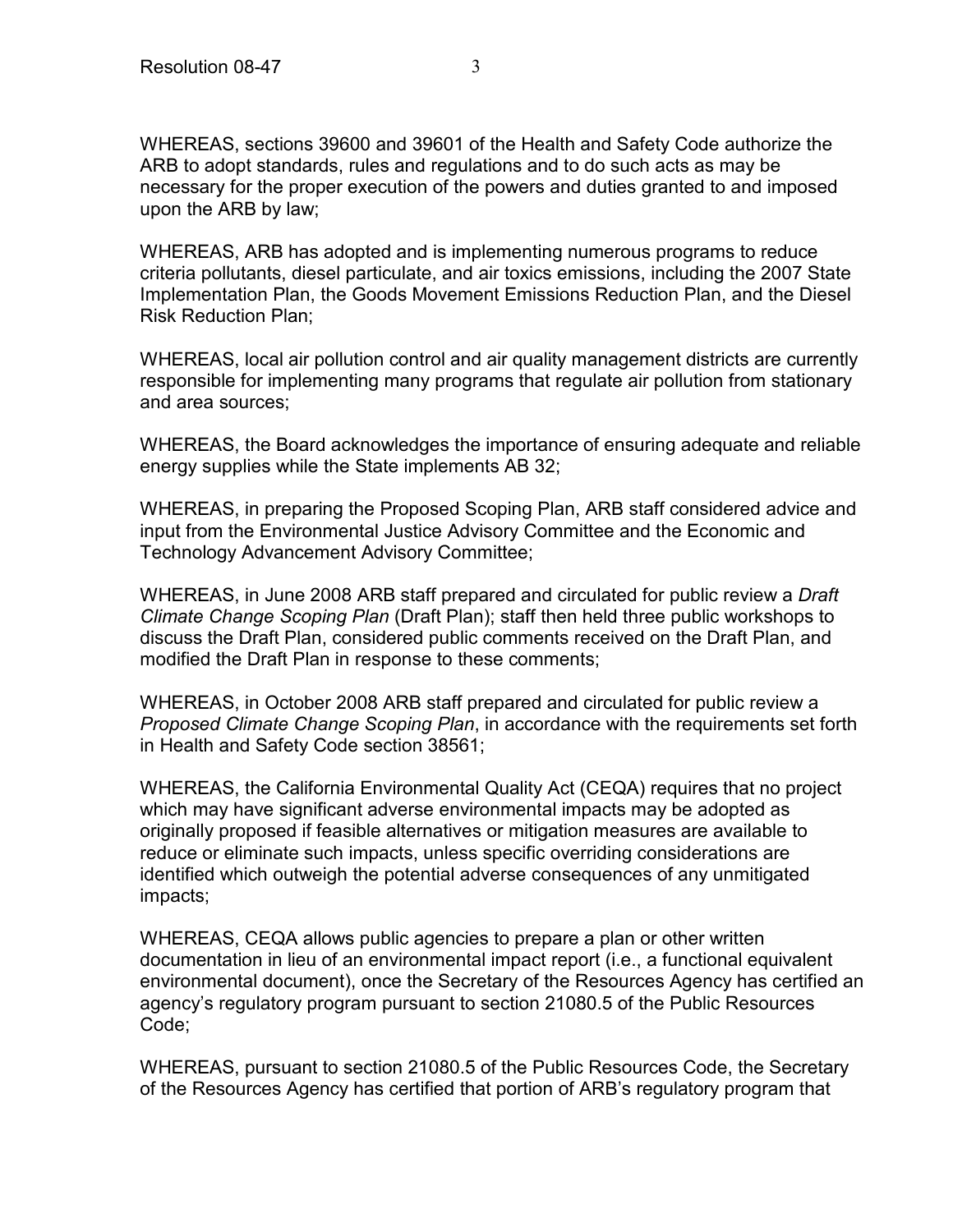involves the adoption, approval, amendment, or repeal of standards, rules, regulations, or plans;

WHEREAS, Board regulations under ARB's certified regulatory program provide that prior to taking final action on any proposal for which significant environmental issues have been raised, the decision maker shall approve a written response to each such issue;

WHEREAS, on October 15, 2008, ARB staff prepared and circulated for public review, in accordance with CEQA and Board regulations, a functional equivalent environmental document which is set forth in Appendix J to the *Proposed Climate Change Scoping Plan*;

WHEREAS in consideration of the *Proposed Climate Change Scoping Plan*, the written and oral testimony presented by the public, industry and government agencies, and the environmental documentation prepared by Board staff, the Board finds that:

- 1. ARB staff has consulted with all State agencies, including the Public Utilities Commission (PUC) and the State Energy Resources Conservation and Development Commission (CEC), having jurisdiction over sources of greenhouse gases on all elements of the Plan that pertain to energy-related matters, as required by Health and Safety Code section 38561(a);
- 2. ARB has carefully considered the joint opinion adopted by the PUC and CEC on October 17, 2008, which recommends strategies to help reduce greenhouse gas emissions from the electricity and natural gas sectors;
- 3. The recommendations in the *Proposed Scoping Plan* are necessary or desirable to facilitate the achievement of the maximum feasible and costeffective reductions of greenhouse gas emissions by 2020;
- 4. ARB has considered all relevant information pertaining to greenhouse gas emissions reduction programs in other states, localities, and nations, including the northeastern states of the United States, Canada and the European Union, as provided in Health and Safety Code section 38561(c);
- 5. ARB staff prepared an analysis to evaluate the total potential costs and total potential economic and noneconomic benefits of the *Proposed Climate Change Scoping Plan* to California's economy, environment, and public health; this analysis was prepared using the best available economic models, emissions estimation techniques, and other scientific methods, as required by Health and Safety Code section 38561(d);
- 6. In developing the *Proposed Climate Change Scoping Plan*, ARB took into account the relative contribution of each source or source category to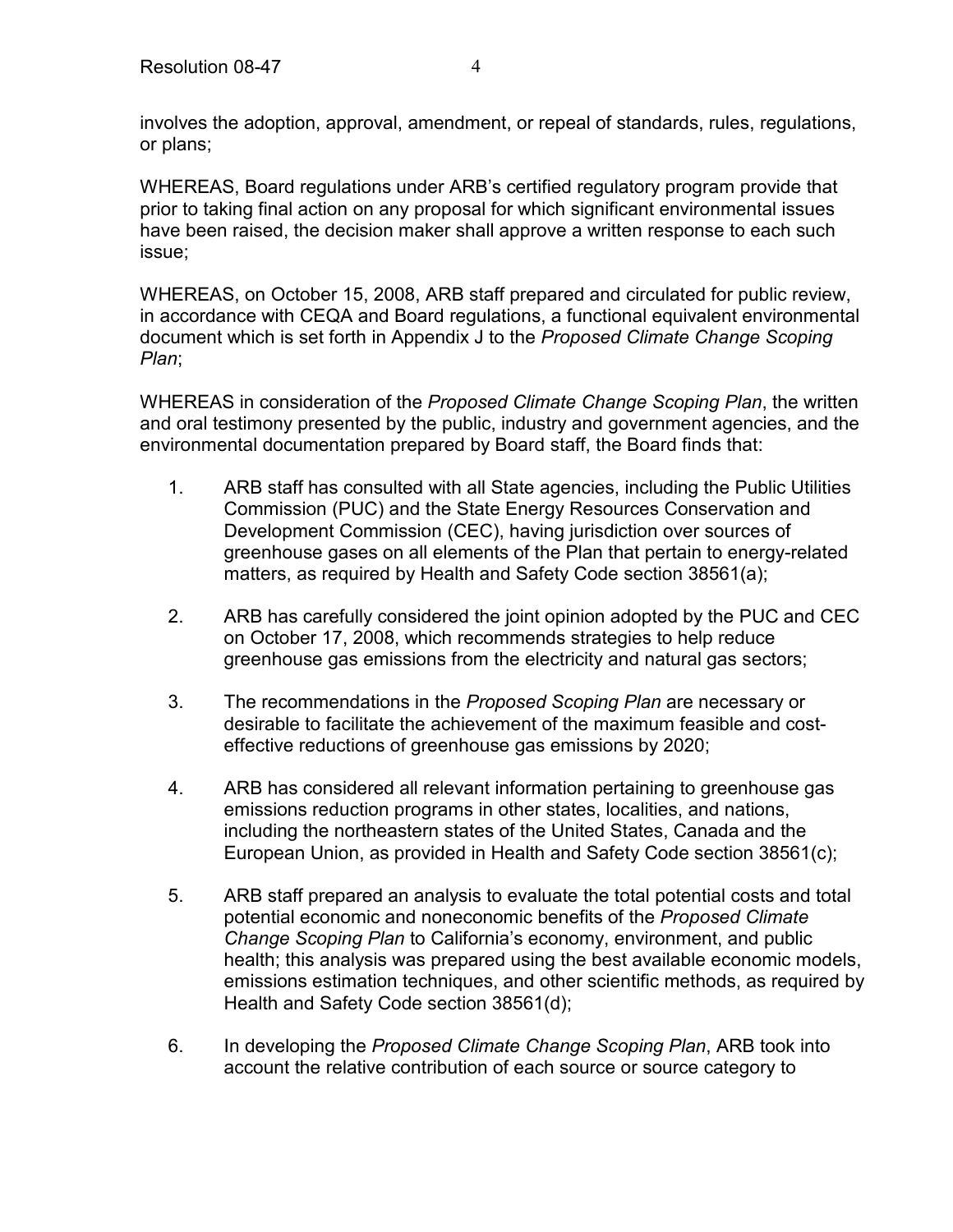statewide GHG emissions, and the potential for adverse effects on small businesses, as provided in Health and Safety Code section 38561(e);

- 7. The *Proposed Climate Change Scoping Plan* recommends a de minimis threshold of GHG emissions below which emission reduction requirements will not apply, as provided in Health and Safety Code section 38561(e);
- 8. The *Proposed Climate Change Scoping Plan* identifies opportunities for emission reductions measures from all verifiable and enforceable voluntary actions, as provided in Health and Safety Code section 38561(f);
- 9. In accordance with Health and Safety Code section 38561(g), ARB staff organized over 250 public workshops, workgroup events and formal meetings throughout the State, and participated in over 350 meetings and conferences involving external stakeholders, including workshops in regions of the state that have the most significant exposure to air pollutants;
- 10. The *Proposed Climate Change Scoping Plan* meets all of the requirements of AB 32.

WHEREAS, pursuant to the requirements of the California Environmental Quality Act and the Board's regulations under its certified regulatory program, the Board further finds that:

- 11. ARB staff prepared a functional equivalent environmental document for the *Proposed Climate Change Scoping Plan* which indicates that there may be potential adverse environmental impacts from the measures included in the Plan; however, these impacts are speculative and cannot be quantified or further described until the details of the measures are developed and set forth in actual proposed regulations;
- 12. The Board has considered alternatives to the measures identified in the *Proposed Climate Change Scoping Plan* and has identified no feasible alternatives at this time which would reduce or eliminate any potential adverse environmental impacts, while at the same time ensuring that necessary reductions in greenhouse gas emissions will be achieved;
- 13. At this time there are no feasible mitigation measures that ARB can impose to lessen the potential adverse impacts of the *Proposed Climate Change Scoping Plan* on the environment, and no less stringent alternatives that will accomplish the goals imposed by AB 32 with fewer potential environmental impacts;
- 14. None of modifications to the *Proposed Climate Change Scoping Plan* alter any of the conclusions reached in the functional equivalent environmental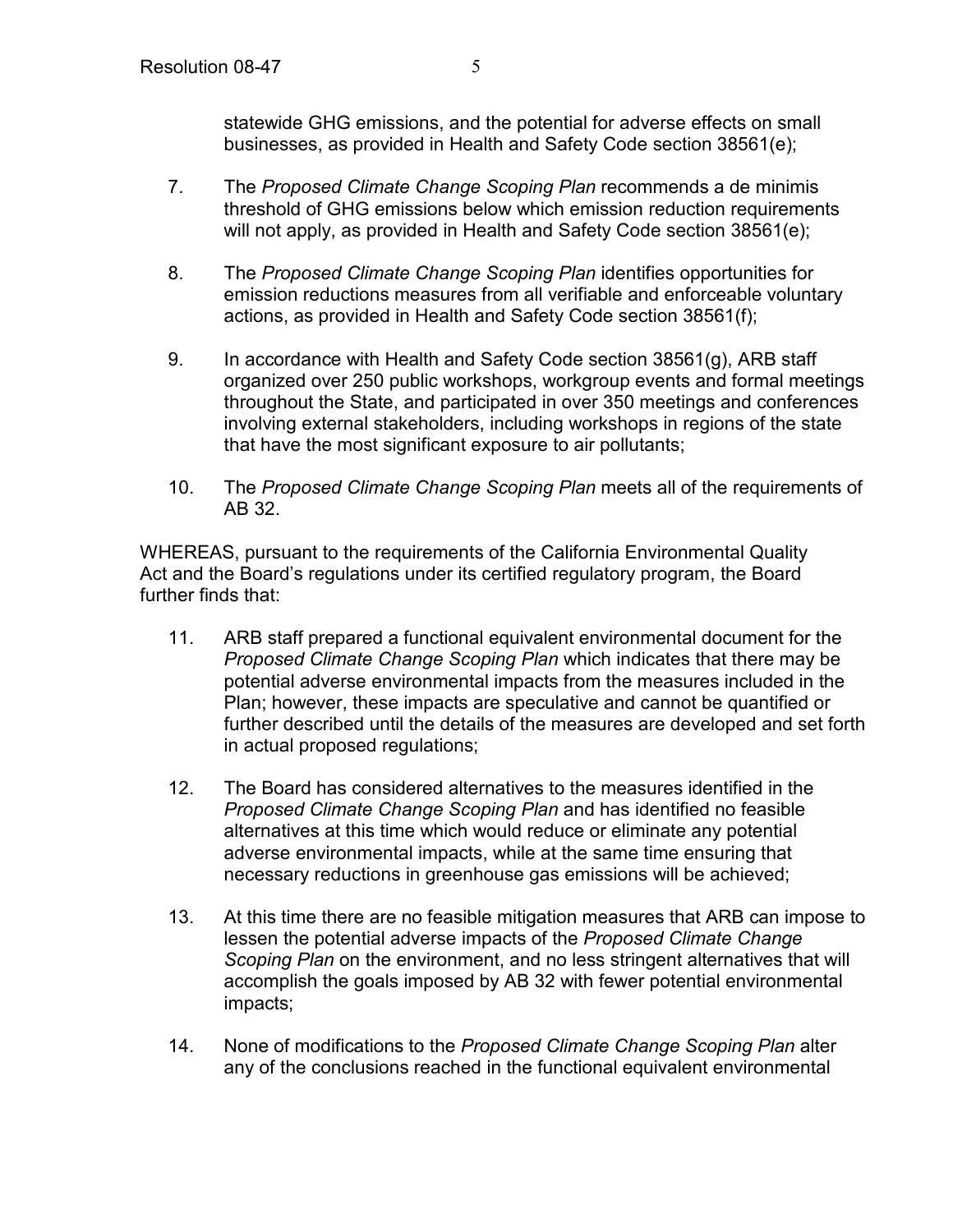document, or would require recirculation of the document as provided in CEQA Guidelines section 15088.5;

- 15. The potential adverse environmental impacts of the measures included in the *Proposed Climate Change Scoping Plan* are outweighed by the substantial reduction in greenhouse gas emissions and public health benefits that will result from their adoption and implementation;
- 16. The considerations identified above override any adverse environmental impacts that may occur from adoption and implementation of the *Proposed Climate Change Scoping Plan*;
- 17. As regulations implementing the *Proposed Climate Change Scoping Plan* are developed, detailed environmental impact analyses, including a discussion of regulatory alternatives and mitigation measures, will be performed as part of the rulemaking process;
- 18. As regulations implementing the *Proposed Climate Change Scoping Plan* are developed, specific economic impact analyses will be performed in conjunction with the rulemaking process and will be considered by the Board in acting on those regulations;
- 19. In accordance with Public Resources Code 21081(a)(2), for Scoping Plan measures that are within the responsibility and jurisdiction of another public agency, that agency shall be responsible for completing the appropriate environmental review and, with respect to each significant effect identified in the environmental review, shall be responsible for adopting feasible changes or alterations to the measures to mitigate or avoid, as appropriate, the significant environmental effects that have been identified. An initial list of agencies responsible for Plan measures is included in Appendix C of the Plan.
- 20. ARB regulations which have been adopted and are included in the measures recommended in the *Proposed Climate Change Scoping Plan* were subjected to environmental review by the Board at the time of their adoption and no further analysis is required at this time; and
- 21. The Executive Officer is the decision maker for the purposes of responding to environmental issues raised on the *Proposed Climate Change Scoping Plan,*  and by approving this Resolution 08-47 the Board is not prejudging any of the responses that will be made by the Executive Officer to these environmental issues.

NOW, THEREFORE, BE IT RESOLVED, that subject to the Executive Officer's approval of written responses to environmental issues that have been raised, the Board is initiating steps toward the final approval of the *Proposed Climate Change Scoping*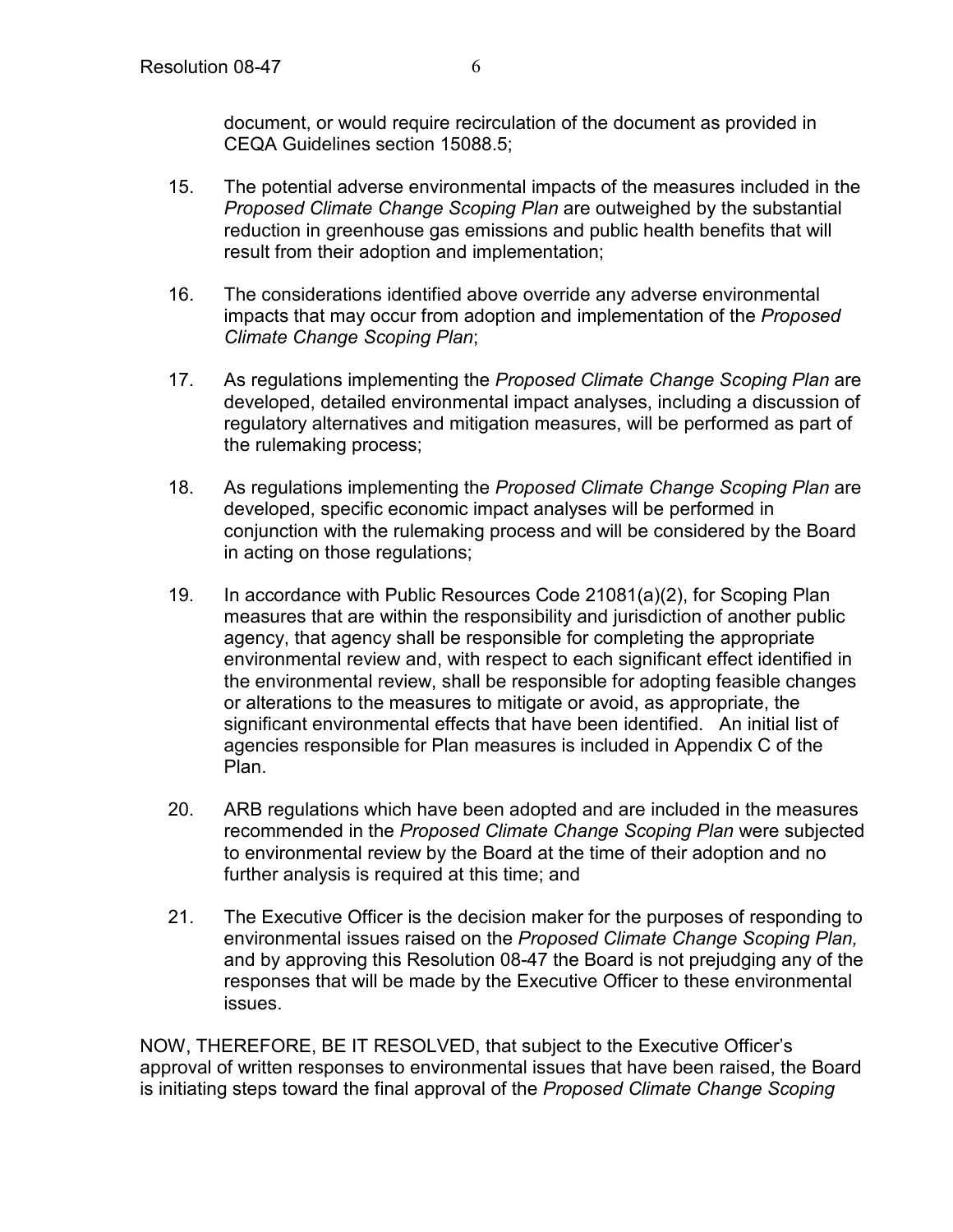*Plan* and its Appendices, as set forth in Attachments A and B hereto, with the modifications identified at the December 11, 2008 public hearing.

BE IT FURTHER RESOLVED that the Executive Officer is the decision maker for the purposes of title 17, California Code of Regulations, section 60007; the Board directs the Executive Officer to prepare and approve written responses to all significant environmental issues that have been raised, and then to either: (1) return the *Proposed Climate Change Scoping Plan* to the Board for further consideration if it is determined that such action is warranted, or (2) take final action to approve the *Proposed Climate Change Scoping Plan* with the modifications identified at the December 11, 2008 public hearing, any conforming modifications that may be appropriate, and any modifications that are necessary to ensure that all feasible measures or feasible alternatives that would substantially reduce any significant adverse environmental impacts have been incorporated into the final action.

BE IT FURTHER RESOLVED that once final action has been taken by the Executive Officer to approve the *Climate Change Scoping Plan*, as agreed to and modified by the Board, the Board directs the Executive Officer to make the modified Plan available to the public.

BE IT FURTHER RESOLVED that the Board directs the Executive Officer to perform the environmental analyses required by CEQA in conjunction with future rulemaking actions to implement the *Climate Change Scoping Plan*, and to ensure that the potential environmental impacts identified in the Plan, and any other impacts are subsequently identified, are avoided or mitigated to the extent feasible.

BE IT FURTHER RESOLVED that the Board directs the Executive Officer to ensure that the requirements of Health and Safety Code section 38562(b) are met for all proposed regulations to implement the *Climate Change Scoping Plan*, and that the requirements of Health and Safety Code section 38570(b) are met for all proposed regulations to implement market-based compliance mechanisms.

BE IT FURTHER RESOLVED that the Board directs the Executive Officer to design greenhouse gas regulations that affect stationary sources so that they utilize, to the extent practicable and appropriate, local air district permitting programs and compliance determination mechanisms.

BE IT FURTHER RESOLVED that the Board directs the Executive Officer to provide funding to the local air districts using State funding mechanisms to reimburse districts for involvement in specific, identified activities related to implementation and enforcement of greenhouse gas emission reduction measures.

BE IT FURTHER RESOLVED that the Board directs the Executive Officer to develop a joint workplan with the local air districts to define how to efficiently and effectively implement and administer the Scoping Plan.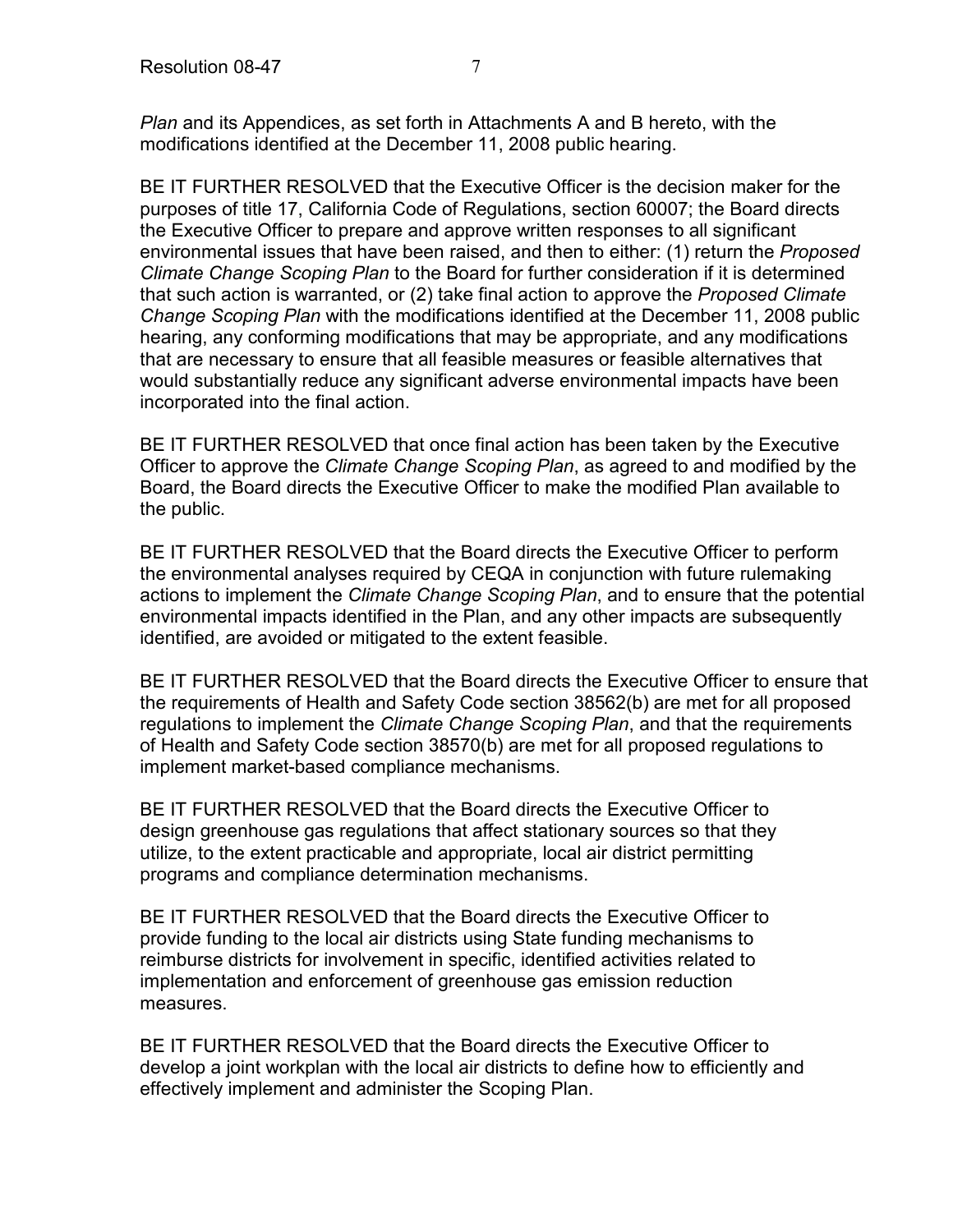BE IT FURTHER RESOLVED that the Board directs the Executive Officer to develop a program to provide GHG emissions verifier training without cost to District staff who meet required education and experience qualifications.

BE IT FURTHER RESOLVED that the Board recognizes that emission sources subject to ARB's mandatory reporting regulation must report directly to the State and directs the Executive Officer to develop a software tool that will allow the export of data to the districts.

BE IT FURTHER RESOLVED that the Board recognizes that consistent implementation and enforcement of greenhouse gas emission reduction programs is crucial to minimize administrative burdens and that the future capand-trade program, including reporting and verification of offsets, should be administered at the state level.

BE IT FURTHER RESOLVED that the Board directs the Executive Officer to establish a working group of public health agencies and organizations, including, but not limited to, the Department of Public Health, the Office of Environmental Health Hazard Assessment, and local public health agencies, to review and provide input to the staff on proposed greenhouse gas reduction measures.

BE IT FURTHER RESOLVED that the Board directs the Executive Officer to develop a methodology using available information to assess the potential cumulative air pollution impacts of proposed regulations to implement the Scoping Plan.

BE IT FURTHER RESOLVED that the Board directs the Executive Officer to identify communities already adversely impacted by air pollution as specified in Health and Safety Code section 38570 (b)(1) before the adoption of a cap-andtrade program.

BE IT FURTHER RESOLVED that the Board directs the Executive Officer to design the implementation of AB 32, including the cap-and-trade system, to complement California's criteria and toxic air contaminant programs and be consistent with ARB's environmental justice policies, in furtherance of achieving the statewide greenhouse gas emissions limit.

BE IT FURTHER RESOLVED that the Board recognizes that through the SB 375 (Stats. 2008, Chapter 728) process, local governments and transportation agencies are key partners in ARB's efforts to reduce greenhouse gas emissions, that improved land use and transportation planning is needed to provide Californians with affordable, high quality options for housing and mobility that will result in reduced greenhouse gas emissions, and that the greenhouse gas reductions associated with more sustainable growth will increase over time.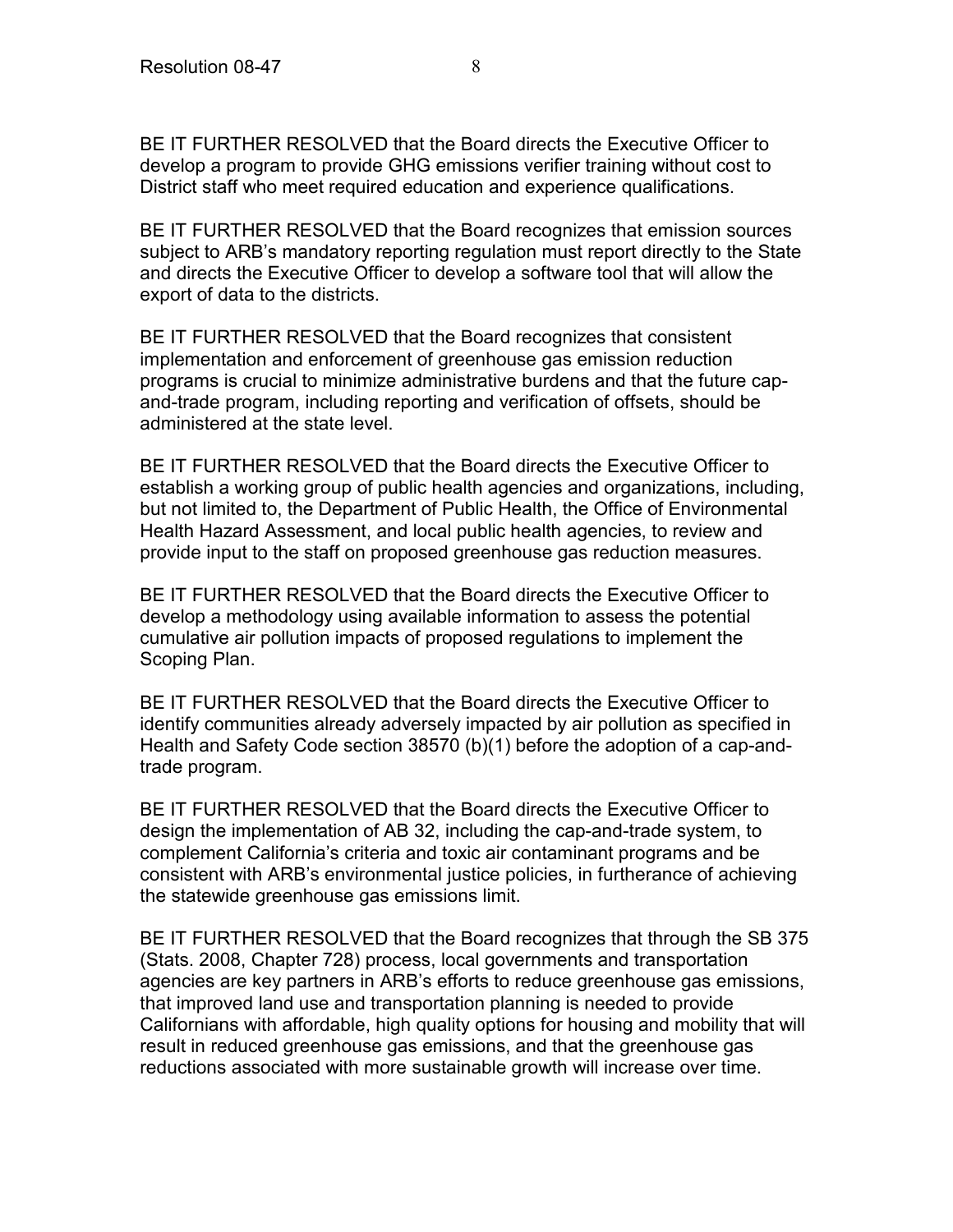BE IT FURTHER RESOLVED that the Board recognizes that the technical work of the SB 375 Regional Targets Advisory Committee (RTAC) is critical to building a solid foundation for Board consideration of regional targets.

BE IT FURTHER RESOLVED that as input to the SB 375 target setting process, the RTAC should recommend a method to evaluate the full potential for reducing greenhouse gas emissions in each major region of the state, and statewide, using improved land use patterns, indirect source rules, enhanced bike, walk, and transit infrastructure, and pricing policies where applicable (including congestion, toll, and parking pricing). This evaluation should be done for 2020 and 2035, employ the best available data and models, and identify barriers to achieving this full potential.

BE IT FURTHER RESOLVED that it is the Board's intent that the greenhouse gas emission reductions associated with the SB 375 regional targets represent the most ambitious achievable targets. The estimated reductions in the Scoping Plan will be adjusted to reflect the outcome of the Board's decision on SB 375 targets.

BE IT FURTHER RESOLVED that the Board directs the Executive Officer to solicit input from experts to advise ARB on its continuing evaluation of the economic effects of implementing AB 32, including identification of additional models or other economic analysis tools that could be used in the ongoing economic analysis. This will include opportunities for interested parties to share their economic modeling results.

BE IT FURTHER RESOLVED that the Board directs the Executive Officer to consider the effects of the program on the overall California economy as staff develops the cap-and-trade regulations and to take into account the joint opinion adopted by the PUC and the CEC on October 17, 2008, while recognizing that the joint opinion was developed based on consideration of the electricity and natural gas sectors, and that the recommendations in the opinion may need to be adapted to meet the needs of the California economy as a whole.

BE IT FURTHER RESOLVED that the Board directs the Executive Officer to solicit expert input on key questions related to the distribution or auction of allowances and the use of revenue.

BE IT FURTHER RESOLVED that the Board directs the Executive Officer, as part of the cap-and-trade rulemaking, to consider the economic implications of different cap-and-trade program design options, including:

- various scenarios for allowance distribution (percent auction vs. free distribution, method of distribution);
- various scenarios for the use of auction revenue;
- the initial cap level and the rate of decline of the cap over time;
- the potential supply of offsets within and outside California; and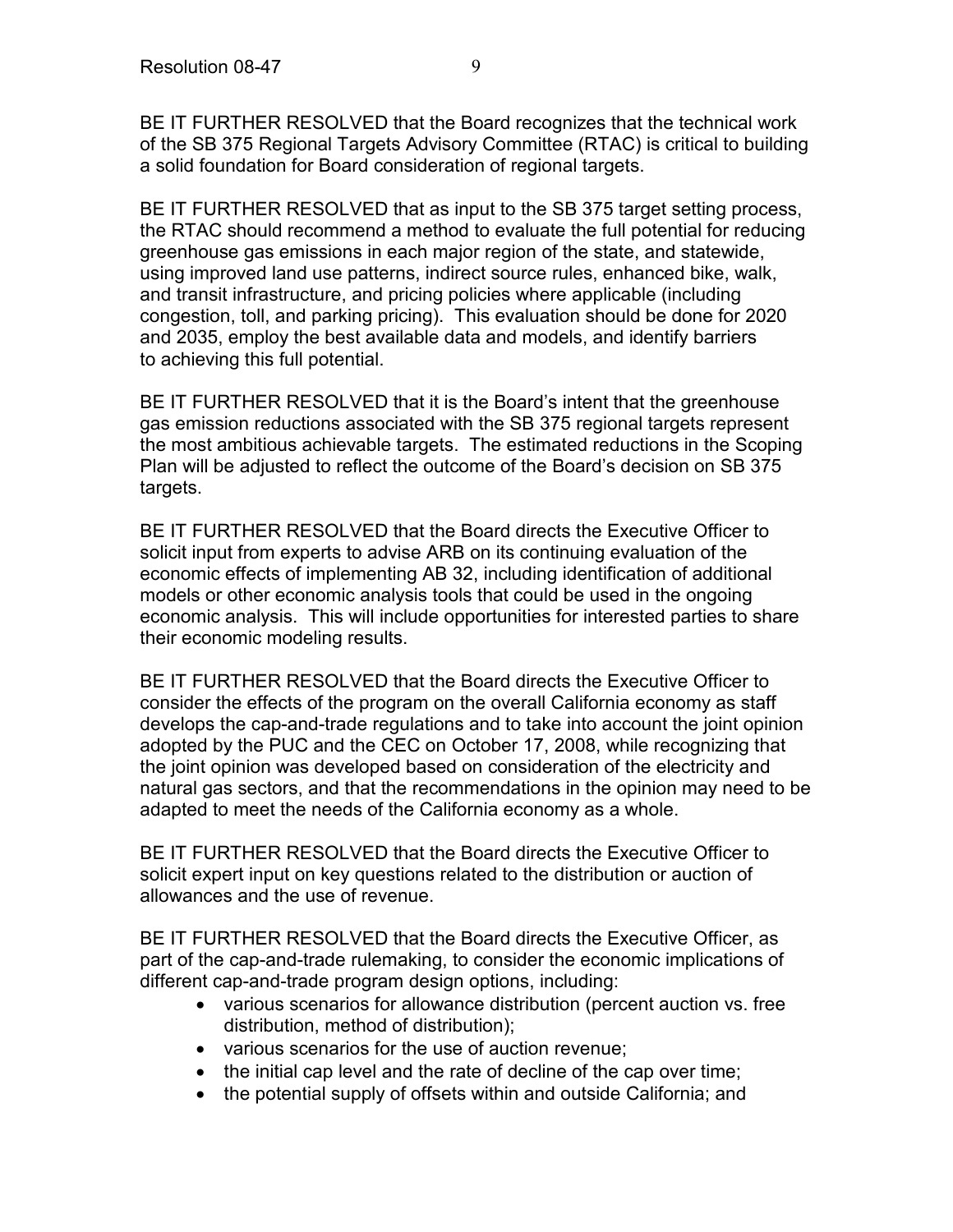• the economic and co-benefit effects of limits on the use of offsets.

BE IT FURTHER RESOLVED that the Board directs the Executive Officer to coordinate the economic analysis of California's AB 32 program with the analysis conducted for the Western Climate Initiative.

BE IT FURTHER RESOLVED that the Board directs the Executive Officer to work with California small businesses during the development of Scoping Plan regulations, to consider the size of the business and type of industry in developing the regulations, and to identify financing programs that could help alleviate costs to small businesses.

BE IT FURTHER RESOLVED that the Board directs the Executive Officer to work with the CEC, the PUC and other agencies, as appropriate, to ensure that California's energy demands are met, and that the Scoping Plan and AB 32 are implemented in a manner to avoid disproportionate geographic impacts on energy rates.

BE IT FURTHER RESOLVED that the Board is committed to a cap-and-trade program as an important component of California's comprehensive program to achieve greenhouse gas reductions.

BE IT FURTHER RESOLVED that the Board directs the Executive Officer to consider the economic and public health impacts of proposed regulations to implement the Scoping Plan, as well as the requirements of section 38562(b) and 38570(b), as appropriate. For sector-specific regulations affecting sources that are also included in the cap-and-trade program, the staff shall also propose findings to identify the reasons that the emission reductions are best achieved using the proposed regulatory approach.

BE IT FURTHER RESOLVED that the Board directs the Executive Officer, by December 31, 2009, to examine and report on:

- estimates of overall costs and savings and the cost-effectiveness of the reductions, including appropriate inclusion of reductions in co-pollutants;
- estimates of the timing of capital investments, annual expenditures to repay those investments, and the resulting cost savings;
- sensitivity of the results to changes in key inputs, including energy price forecasts and estimates of measure costs and savings; and
- impacts on small businesses.

BE IT FURTHER RESOLVED that the Board directs the Executive Officer to update the Board on the public health impacts of climate change as well as the impacts of potential measures that may be taken to mitigate climate change.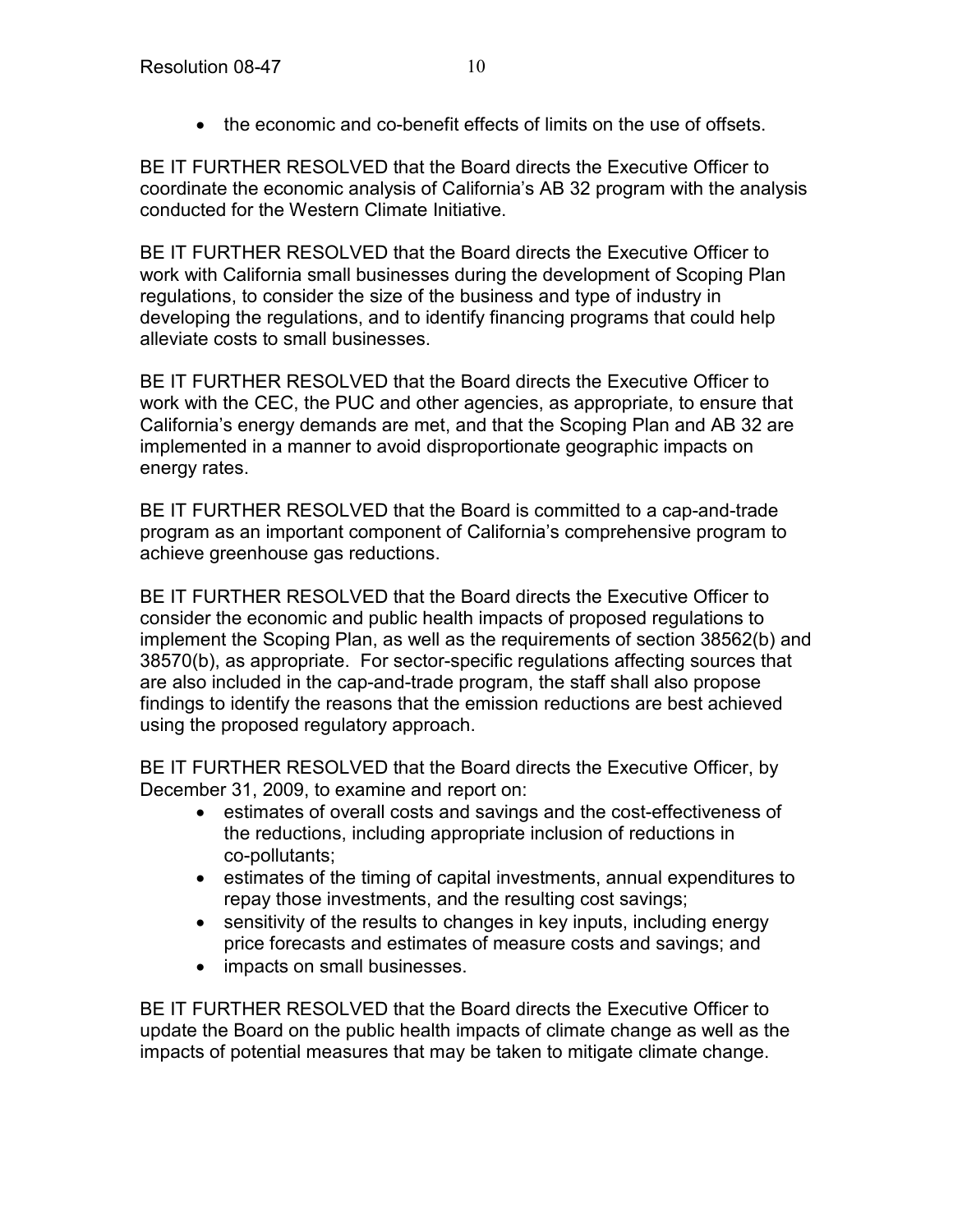BE IT FURTHER RESOLVED that the Board directs the Executive Officer to report on the status of the Early Action Measures.

BE IT FURTHER RESOLVED that the Board, in coordination with California Environmental Protection Agency and other state agencies, will take responsibility for the tracking of Scoping Plan implementation and the development of accounting systems to promote consistency and avoid double counting of emission reductions, especially across sectors, to ensure achievement of the AB 32 goals.

BE IT FURTHER RESOLVED that the Board directs the Executive Officer to report on the status of Scoping Plan implementation to the Board twice a year.

> I hereby certify that the above is a true and correct copy of Resolution 08-47, as adopted by the Air Resources Board.

 $\sqrt{s}$ 

\_\_\_\_\_\_\_\_\_\_\_\_\_\_\_\_\_\_\_\_\_\_\_\_\_\_\_\_\_\_\_ Monica Vejar, Clerk of the Board